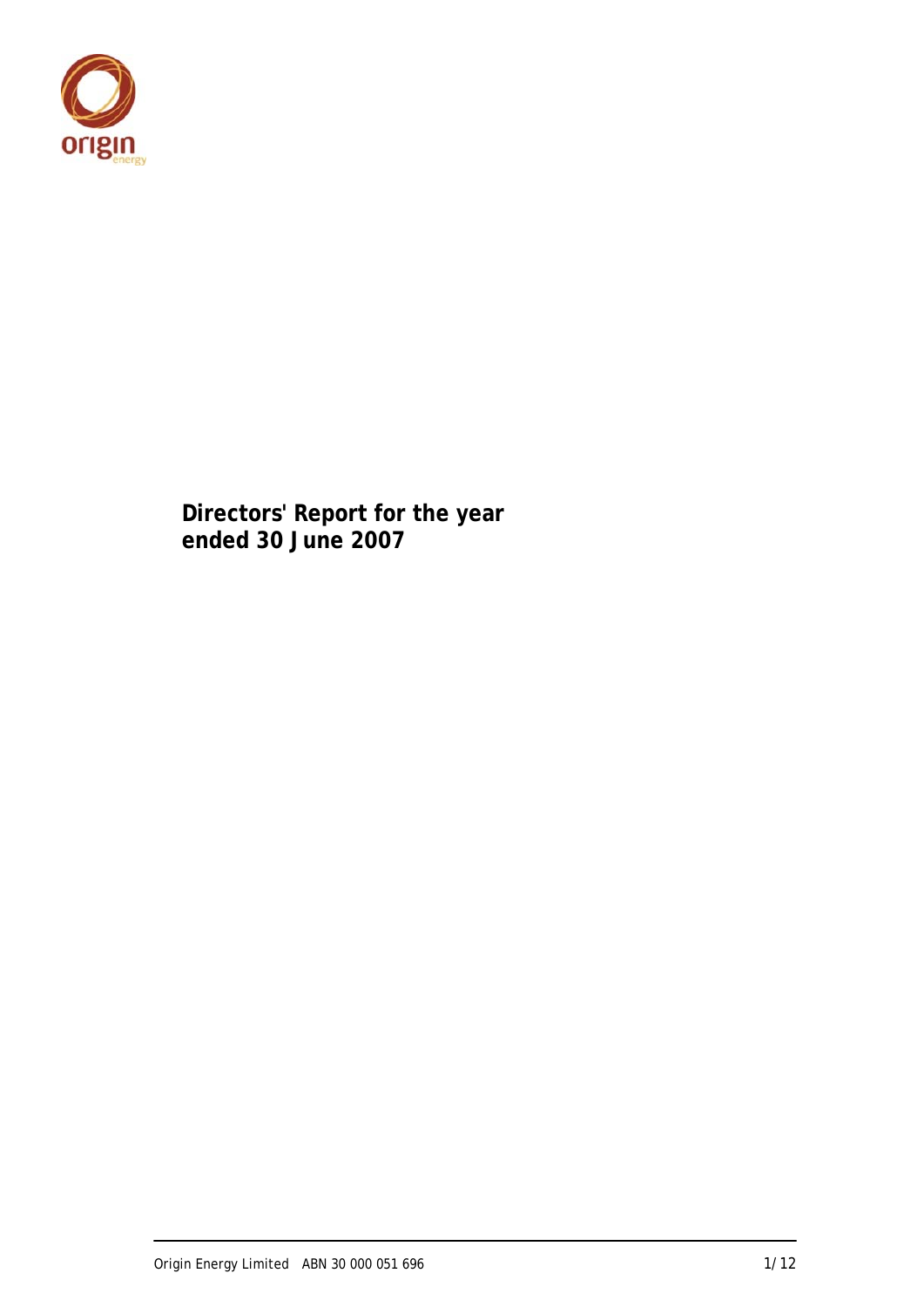# **Contents**

| 1.  |                                                                         |
|-----|-------------------------------------------------------------------------|
| 2.  |                                                                         |
| 3.  |                                                                         |
| 4.  |                                                                         |
| 5.  |                                                                         |
| 6.  |                                                                         |
| 7.  |                                                                         |
| 8.  |                                                                         |
| 9.  |                                                                         |
| 10. |                                                                         |
| 11. | Directors' interests in shares and options of Origin Energy Limited  10 |
| 12. |                                                                         |
| 13. |                                                                         |
| 14. |                                                                         |
| 15. |                                                                         |
| 16. |                                                                         |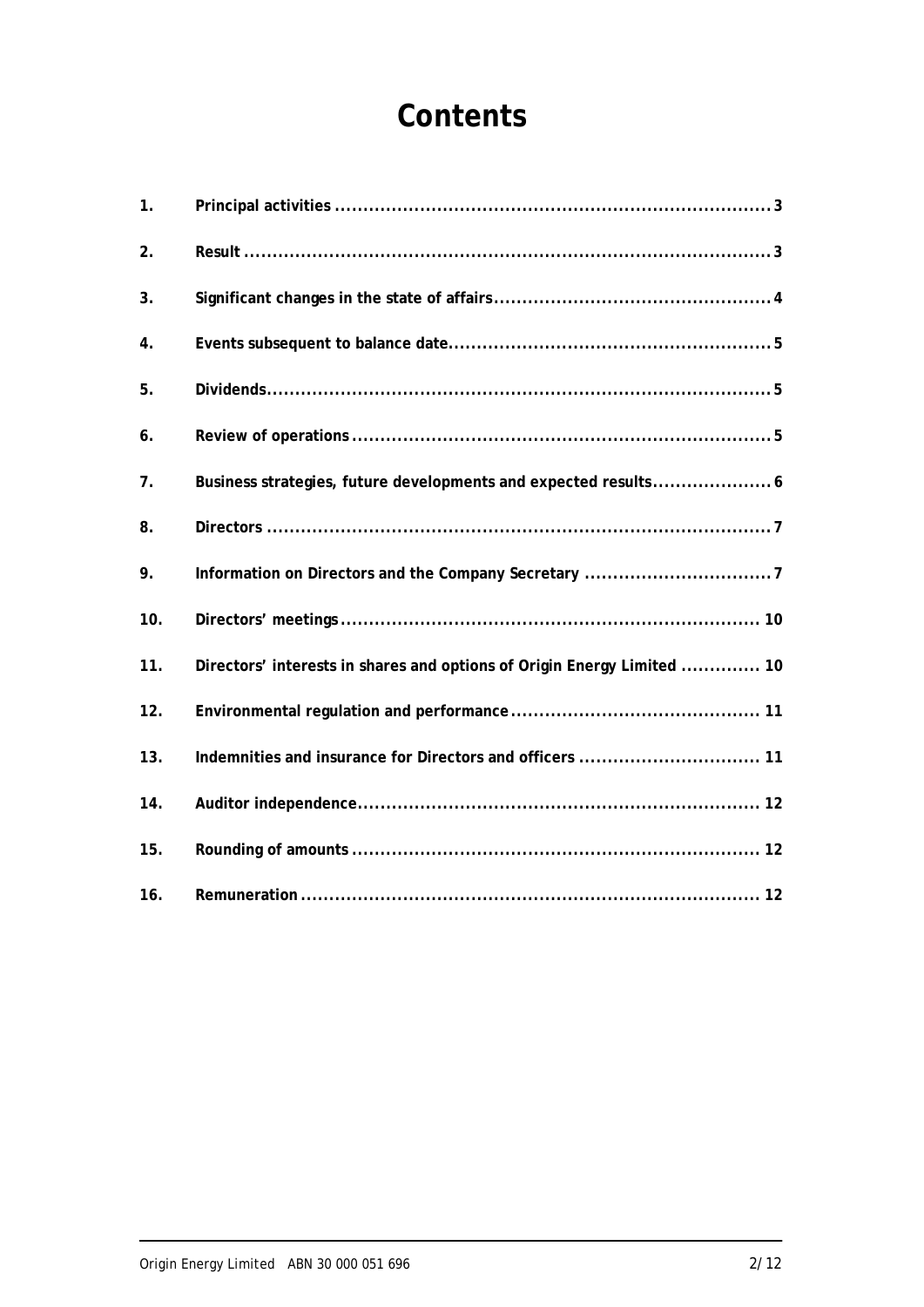### **Directors' Report for the year ended 30 June 2007**

In accordance with the Corporations Act 2001, the Directors of Origin Energy Limited report on the Company and the consolidated entity, being the Company and its controlled entities ('Company'), for the year ended 30 June 2007.

### **1. Principal activities**

During the year, the principal activity of the Company was the operation of energy businesses including:

- Exploration and production of oil and gas;
- Electricity generation;
- Wholesale and retail sale of electricity and gas; and
- Investment in, and the management of, utility infrastructure.

### **2. Result**

Origin Energy reported a net profit after tax and outside equity interests of \$456.9 million for the year ended 30 June 2007 ("Statutory Profit"), a 38% increase on the prior year. After removing the after tax effect of significant items including the sale of the Networks business, impairment of producing assets, changes in fair value of financial instruments on commodities, termination of the Mt Stuart Power Purchase Agreement and legislated changes in the New Zealand tax rate, the underlying net profit after tax ("Underlying Profit") increased by 10% to \$370.2 million from \$337.9 million.

| Year ended 30 June                                               | 2007<br>(\$m) | 2006<br>(\$m) | Change<br>$(\%)$ |
|------------------------------------------------------------------|---------------|---------------|------------------|
| Total external revenue                                           | 6,456         | 5,880         | 10               |
| EBITDAF <sup>(1)</sup>                                           | 1,201         | 1,076         | 12               |
| EBIT                                                             | 943           | 791           | 19               |
| Net profit after tax before elimination of minority<br>interests | 592           | 454           | 30               |
| Minority interests                                               | 135           | 122           | 10               |
| <b>Statutory Profit</b>                                          | 457           | 332           | 38               |
| Significant items                                                | 87            | (6)           |                  |
| <b>Underlying Profit</b>                                         | 370           | 338           | 10               |
| Basic earnings per share on Statutory Profit (cents)             | 54.7          | 41.9          | 30               |
| Basic earnings per share on Underlying Profit<br>(cents)         | 44.3          | 42.7          | 4                |
| Free cash flow <sup>(2)</sup>                                    | 595           | 583           | $\overline{2}$   |
| Capital expenditure                                              | 2,027         | 897           | 126              |
| OCAT Ratio <sup>(3)</sup>                                        | 11.5%         | 12.5%         |                  |
| Adjusted [net debt/(debt + equity)]                              | 42%           | 42%           |                  |

(1) EBITDAF is defined as earnings before interest, tax, depreciation, amortisation, and changes in the fair value of financial instruments.

(2) Free cash flow is defined here as cash available to fund distributions to shareholders and growth capital. It includes deductions for stay-in-business capital, interest and tax.

(3) OCAT Ratio = (OCAT – interest tax shield) / funds employed.

(4) Adjusted to exclude impact of derivative financial instruments.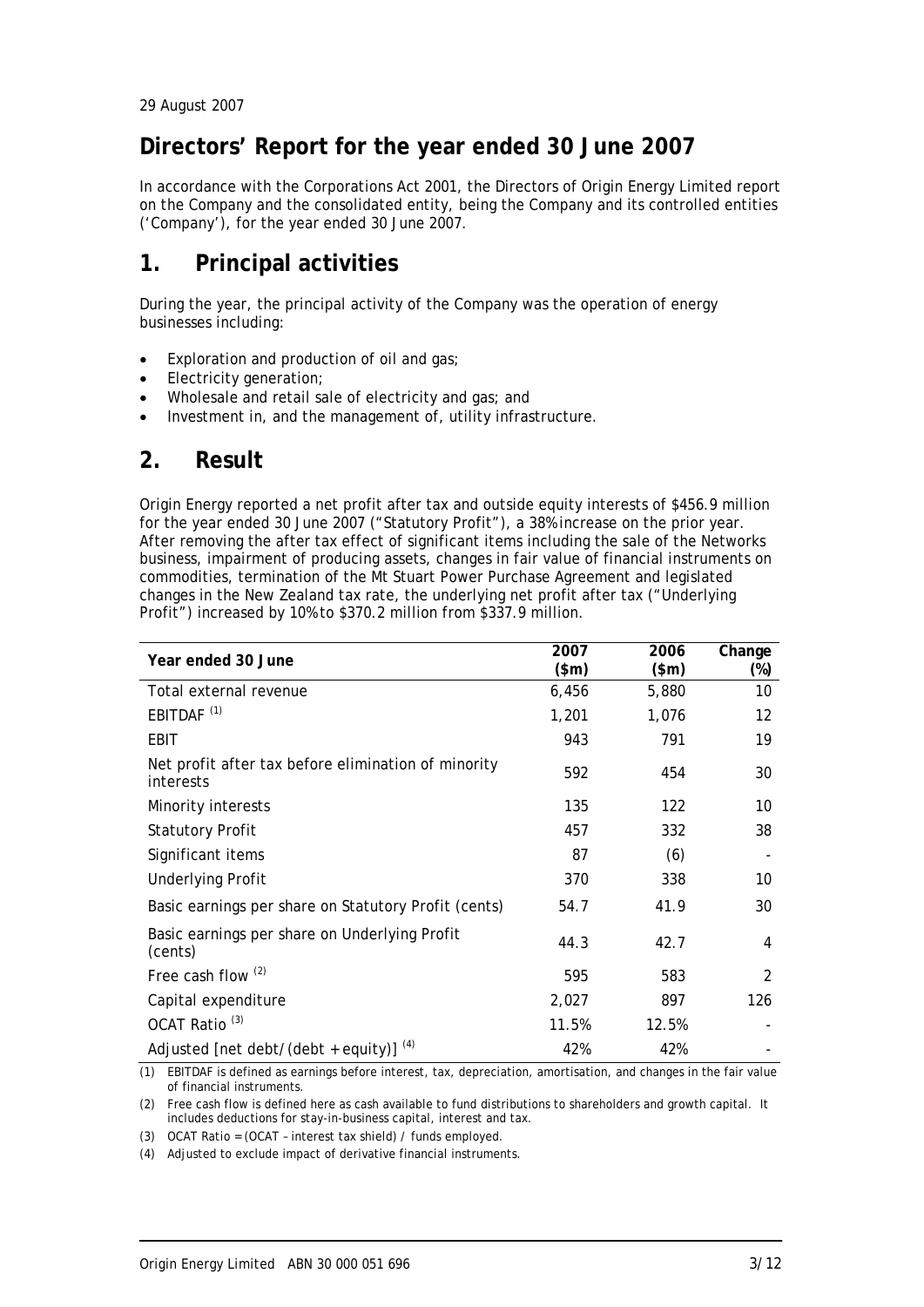### **3. Significant changes in the state of affairs**

The following significant events occurred during the year:

**Acquisitions** 

Sun Retail – On 1 February 2007 the Company acquired the Sun Retail electricity retail business from the State of Queensland for \$1.2 billion. The acquisition was partly funded by the placement of 56.3 million shares and a Share Purchase Plan for 11.7 million shares raising net \$473 million. The balance of the purchase price was funded by debt.

• Divestments

Networks business - An agreement to sell the Networks business was signed on 4 April 2007. Completion of the SEA Gas Pipeline portion of this business was effected on 29 June 2007. The completion of the sale of the balance of the business was effected 2 July 2007.

• Commenced operations

BassGas – On 1 September 2006 the BassGas development began operations and commercial production. The project is expected to produce 20 PJ of sales gas and around 1.4 million barrels of liquids (condensate and LPG) per annum for the next 15 years. Origin Energy is the operator and has a 42.5% interest in the project.

Projects under construction

Kupe Gas Project – Construction of the Kupe Gas Project in New Zealand commenced in July 2006 and continued towards a target of first production of commercial gas and liquid hydrocarbons in mid 2009. The project is expected to produce around 20 PJ of gas, 1.7 million barrels of condensate and 90,000 tonnes of LPG per annum. Origin Energy is the operator and has a 50% interest in the project.

Otway Gas Project – Construction of the Otway Gas Project continued towards expected commencement of production in September 2007. The project is expected to produce around 60 PJ of gas and one million barrels of liquid hydrocarbons per annum. Origin Energy has a 30.75% interest in the project.

• Projects approved

Spring Gully Gas field – On 3 April 2007 the Company committed to the expansion of coal seam gas production from the Spring Gully gas field to 20 TJ per day and the construction of a reverse osmosis water treatment plant for a capital cost of \$53 million.

Quarantine Power Station – On 10 May 2007 the Company committed to the expansion of the Quarantine Power Station on Torrens Island in South Australia. The power station development will involve the construction of an additional 120MW gas fired peaking power generator for an estimated capital cost of \$80 million. The development is expected to be completed by December 2008.

Darling Downs Power Station – In May 2007 the Company committed to the development of a 630 MW gas fired power station at the Darling Downs site in Queensland for an estimated capital cost of \$780 million. Further gas field development and the associated pipeline infrastructure to supply the power station with an additional 44 PJ per annum was approved for a further capital expenditure of \$500 million. The plant is expected to be in production by early 2010.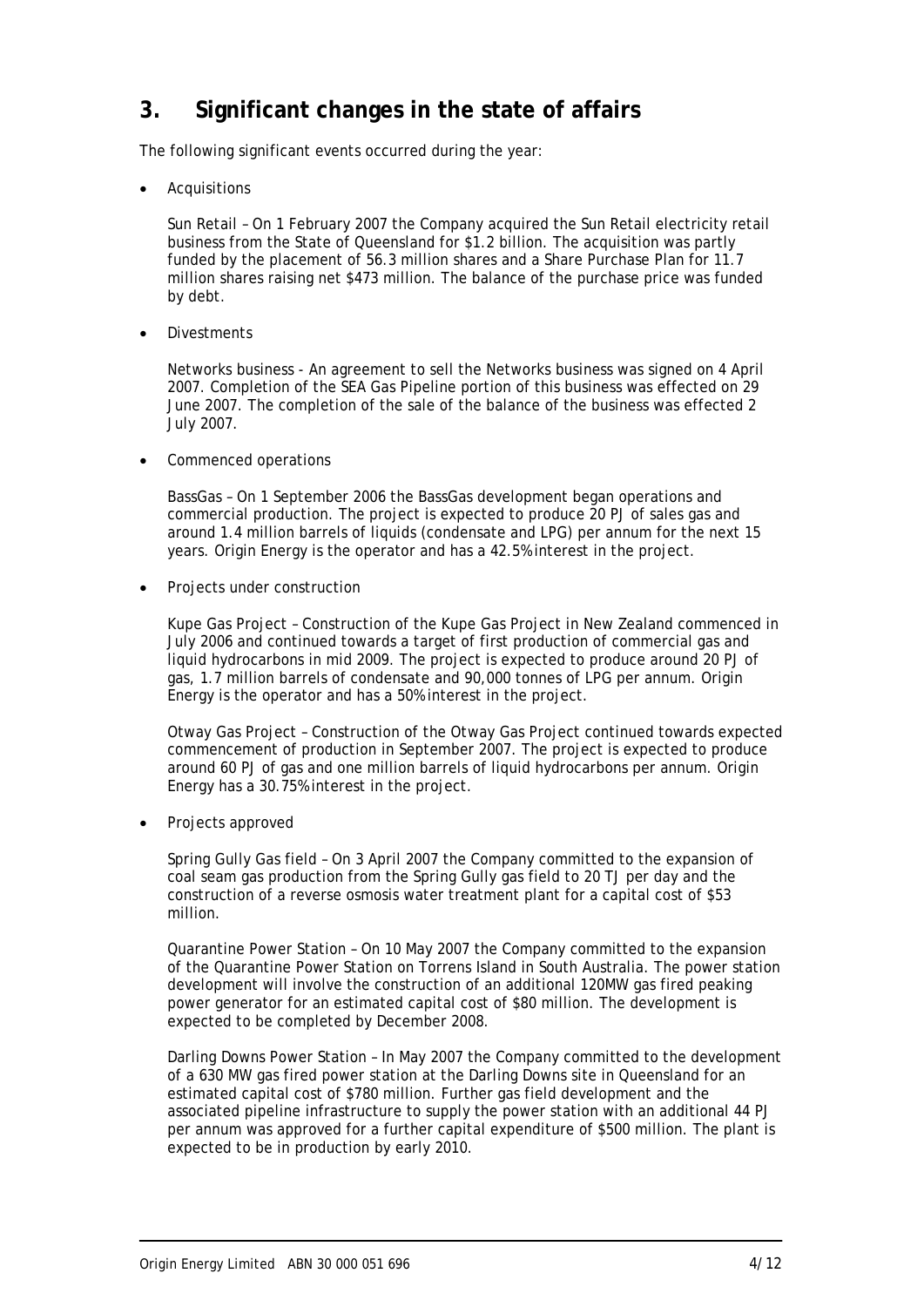**Reserves** 

Gas reserves were increased following the annual review of reserves across the Company's Exploration and Production interests. Proved and probable reserves were increased by 42% from 2,436 petajoules equivalent (PJe) to 3,471 PJe. This included a net increase in coal seam gas reserves of 80% or 1,095 PJe to 2,470 PJe.

The events described above and those as disclosed in the Financial Statements represent the significant changes in the state of affairs of the Company for the year ended 30 June 2007.

### **4. Events subsequent to balance date**

The following events occurred following 30 June 2007:

- The sale of the Networks business was completed on 2 July 2007 including the sale of the Origin Energy Asset Management and related businesses and the 17% shareholding interest in Envestra Limited. The proceeds for the sale of this part of the business will be included in the results for the year ended 30 June 2008.
- On 13 August 2007 the Company announced that its New Zealand subsidiary, Origin Energy Contact Finance No.2 Ltd, would raise NZ\$200 million with the ability to accept over subscriptions of NZ\$50 million, by the issue of preference shares in New Zealand to be used to refinance existing bank debt.
- On 3 July 2007 the Company announced the entry into a long term gas supply agreement with Rio Tinto Aluminium to supply up to 470 PJ of gas over 20 years from the company's coal seam gas fields from 2010.

### **5. Dividends**

Dividends paid during the year by Origin Energy Limited were as follows:

|                                                                   | \$'000 |
|-------------------------------------------------------------------|--------|
| Final dividend of 9 cents per ordinary share, fully franked at    | 71.697 |
| 30%, for the year ended 30 June 2006, paid 29 September 2006.     |        |
| Interim dividend of 10 cents per ordinary share, fully franked at |        |
| 30%, for the half year ended 31 December 2006, paid 30 March      | 86,957 |
| 2007.                                                             |        |

In respect of the current financial year, the Directors have declared a final dividend as follows:

|                                                                                                                                  | \$'000 |
|----------------------------------------------------------------------------------------------------------------------------------|--------|
| Final dividend of 11 cents per ordinary share, fully franked at<br>30%, for the year ended 30 June 2007, payable 3 October 2007. | 95.952 |

### **6. Review of operations**

Total revenue increased by 10% to \$6,456 million. Within Origin Energy's Australian operations the increase was 25% primarily reflecting higher revenues from the Retail segment after the acquisition of Sun Retail and higher revenues from the Exploration and Production segment. Total external revenue from Contact Energy decreased by 16% as lower wholesale electricity prices in New Zealand reduced the total revenue earned from its generation assets.

EBITDAF increased 12% to \$1,201 million from \$1,076 million in the prior year, of which segment contributions were: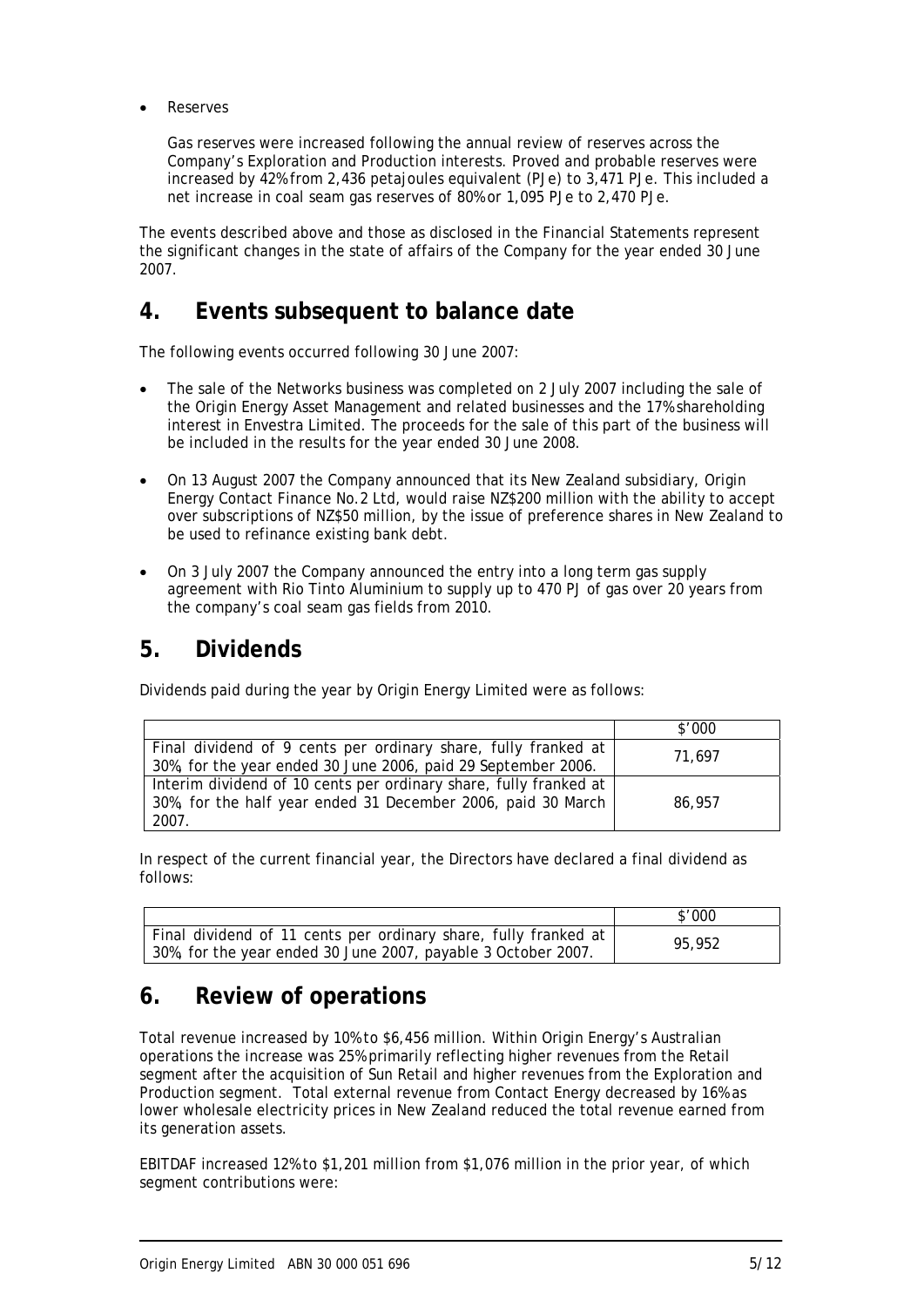**Earnings before interest, tax, depreciation/amortisation, and change in fair value of financial instruments (EBITDAF)** 

| Year ended 30 June                              | 2007<br>(\$m) | 2006<br>(\$m) <sup>(1)</sup> | Change<br>'%) |
|-------------------------------------------------|---------------|------------------------------|---------------|
| <b>Exploration &amp; Production</b>             | 254           | 209                          | 22            |
| Generation                                      | 99            | 58                           | 69            |
| Retail                                          | 341           | 292                          | 17            |
| Contact Energy <sup>(2)</sup>                   | 477           | 488                          | (2)           |
| Networks (Discontinued business) <sup>(3)</sup> | 30            | 29                           |               |
| Total                                           | 1.201         | 1.076                        | 1າ            |

(1) The 2006 EBITDAF by segment has been calculated from the 2006 EBITDA with adjustments made to exclude the change in fair value of financial instruments and derivatives, and also for the reallocation of other businesses taken out of the Generation and Retail segments as part of the Networks business.

(2) 100% of Contact Energy's EBITDAF is included in the consolidated income statement.

(3) The Networks business has been sold. This business included Origin Energy Asset Management business which provides management and operations services to Envestra Limited, a 17% interest in Envestra Limited and a 33.3% interest in the SEA Gas Pipeline, together with minor cogeneration assets which previously were reported in the Generation segment and a variety of small assets including the SESA pipeline and Natural Gas Vehicle business previously reported in the Retail segment. Segmental results for 2007 and 2006 include these businesses in the Networks segment, and consequently the 2006 results for the Generation and Retail segments have been restated.

**Exploration & Production** increased its EBITDAF contribution by 22% to \$254 million. The business delivered record energy sales of 92.5 petajoules equivalent (PJe); 11% higher than the prior year of 83.8 PJe. This reflects higher CSG sales and over six months contribution from the BassGas Project, which more than offset declines in production and sales from the more mature Cooper, Perth and onshore Otway basins.

**Generation** EBITDAF grew by 69% to \$99 million from \$58 million. This primarily reflects a contract termination payment received with respect to the Mt Stuart power station of \$19.6 million before tax, and the flexibility of inclusion of Mt Stuart in the operating portfolio of Origin Energy.

In **Retail**, EBITDAF grew by \$49 million or 17% from \$292 million to \$341 million. This was primarily due to a five month contribution from the acquisition of the Sun Retail business which was acquired on 1 February 2007, and includes one-off costs associated with the Sun Retail integration of \$13.7 million. During the year the Company increased its natural gas and electricity customer accounts numbers (excluding those purchased with Sun Retail) by 22,000, increased dual fuel accounts by 81,000, and by 30 June 2007 had signed over 250,000 green power customers.

**Contact Energy** contributed \$477 million to EBITDAF, 2% lower than the \$488 million recorded last year. This was primarily due to higher gas costs and lower earnings from the generation business as a consequence of a return to more normal weather conditions resulting in lower pool prices in New Zealand.

An agreement to sell the **Networks** business was signed on 4 April 2007 and this is reported as a discontinued business within this result. EBITDAF for the business was essentially constant with last year, up less than 1% to \$30 million.

### **7. Business strategies, future developments and expected results**

Origin Energy's financial objectives are to generate steady and predictable cashflows and earnings per share growth of 10-15% per annum on average. Origin Energy's strategy to achieve these objectives is to be positioned as a fuel integrated generator retailer in the competitive segments of the Australian and New Zealand energy industry. Integration across these segments enables the Company to better manage risk through natural hedges and enhance the range of growth opportunities.

In the year to 30 June 2008 the Company expects: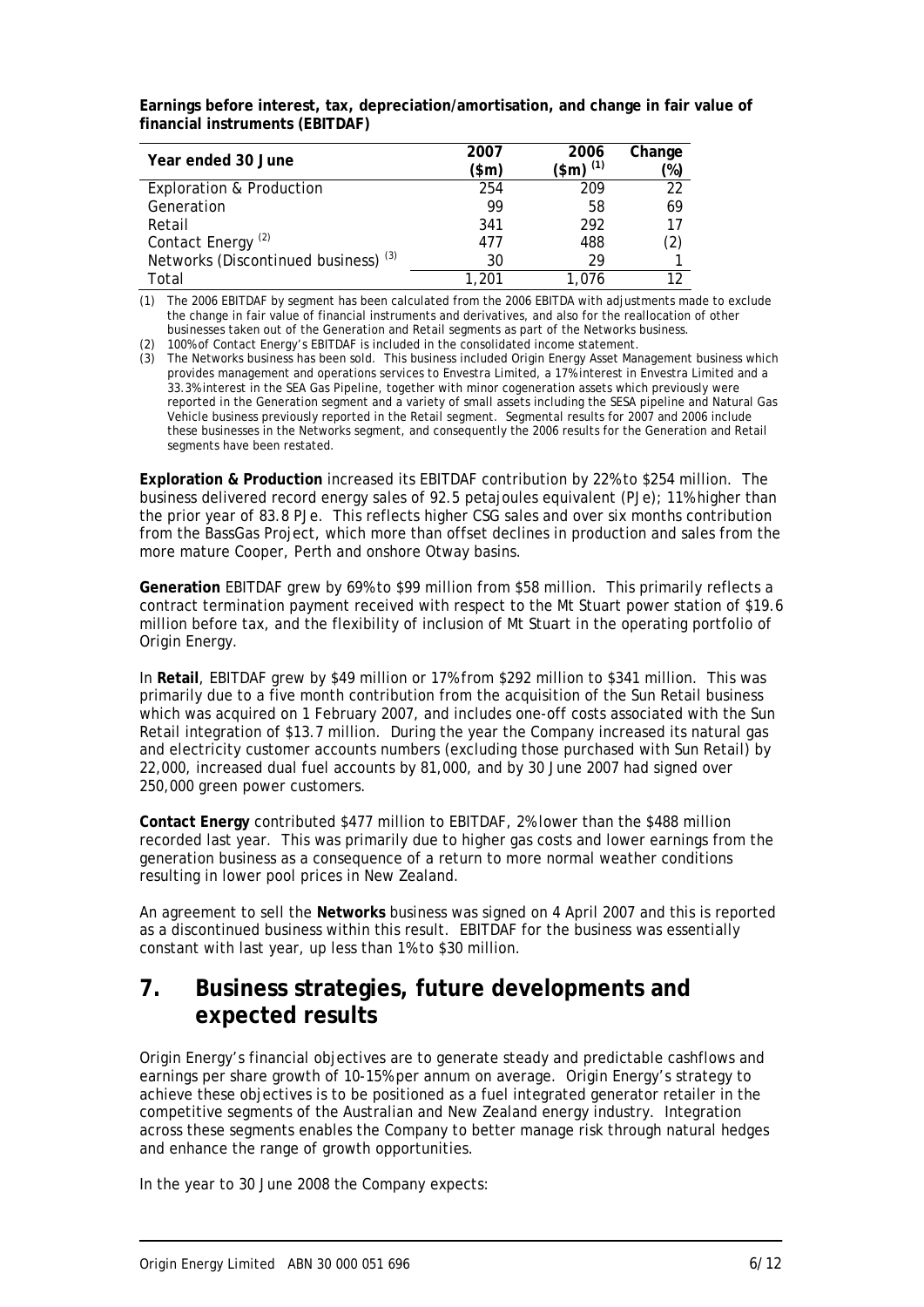- a full year contribution from the integration of the Sun Retail business;
- increasing contribution from the Exploration and Production business as CSG production rises to meet new contracts, the BassGas project contributes a full year, partially offset by lower contributions from declining production in the Perth and Cooper basins;
- commencement of production from the Otway gas project;
- a consistent contribution from Contact Energy; and
- no earnings from the discontinued Networks business (a one-off gain on sale for the portion of this business which settled on 2 July 2007 will be reported in the results for the 2008 financial year).

Based on current market conditions and normal weather prevailing the Company is targeting an increase in Underlying Profit for 2007/08 of approximately 15%.

In subsequent years the Company will benefit from a number of projects already committed, including the expansion of Quarantine power station which is due on line in December 2008, the Kupe Gas Project which is scheduled to commence production by mid 2009, the Darling Downs power project and related CSG developments due on line in early 2010, and the commencement of supply to the Rio Tinto Alumina project, also in 2010. The Company will achieve reductions in cost to serve in the Retail business when the transitional service agreement for Sun Retail ends in March 2008 and further initiatives to reduce cost to serve are implemented.

### **8. Directors**

The Directors of Origin Energy Limited at any time during or since the end of the financial year are:

H Kevin McCann (Chairman) Grant A King (Managing Director) Bruce G Beeren Trevor Bourne Dr Helen M Nugent Dr J Roland Williams Gordon M Cairns – appointed 1 June 2007 Colin B Carter - resigned 30 April 2007

### **9. Information on Directors and the Company Secretary**

Information relating to current Directors' qualifications, experience and special responsibilities and the qualifications and experience of the Company Secretary is set out below.

#### **H Kevin McCann AM Independent Non-executive Chairman**  Aged 66

Kevin McCann joined the Board as Chairman in February 2000. He is a member of the Audit, Remuneration, Nomination, and Health, Safety & Environment committees. Kevin McCann is Chairman of Healthscope Limited (since March 1994) and Sydney Harbour Federation Trust. He is lead independent director of Macquarie Bank Limited (a director since December 1996) and a director of BlueScope Steel Limited (since May 2002).

He practiced as a commercial and corporate lawyer at Allens Arthur Robinson, a national law firm for over 34 years. He was Chairman of Allen Allen & Hemsley and Allens Arthur Robinson for nine years. Kevin McCann was previously Chairman of Triako Resources Limited (April 1999-September 2006).

He is also a member of the Australian Takeovers Panel, the Defence Procurement Advisory Board and the Council of the National Library of Australia. He has an Arts degree, a Law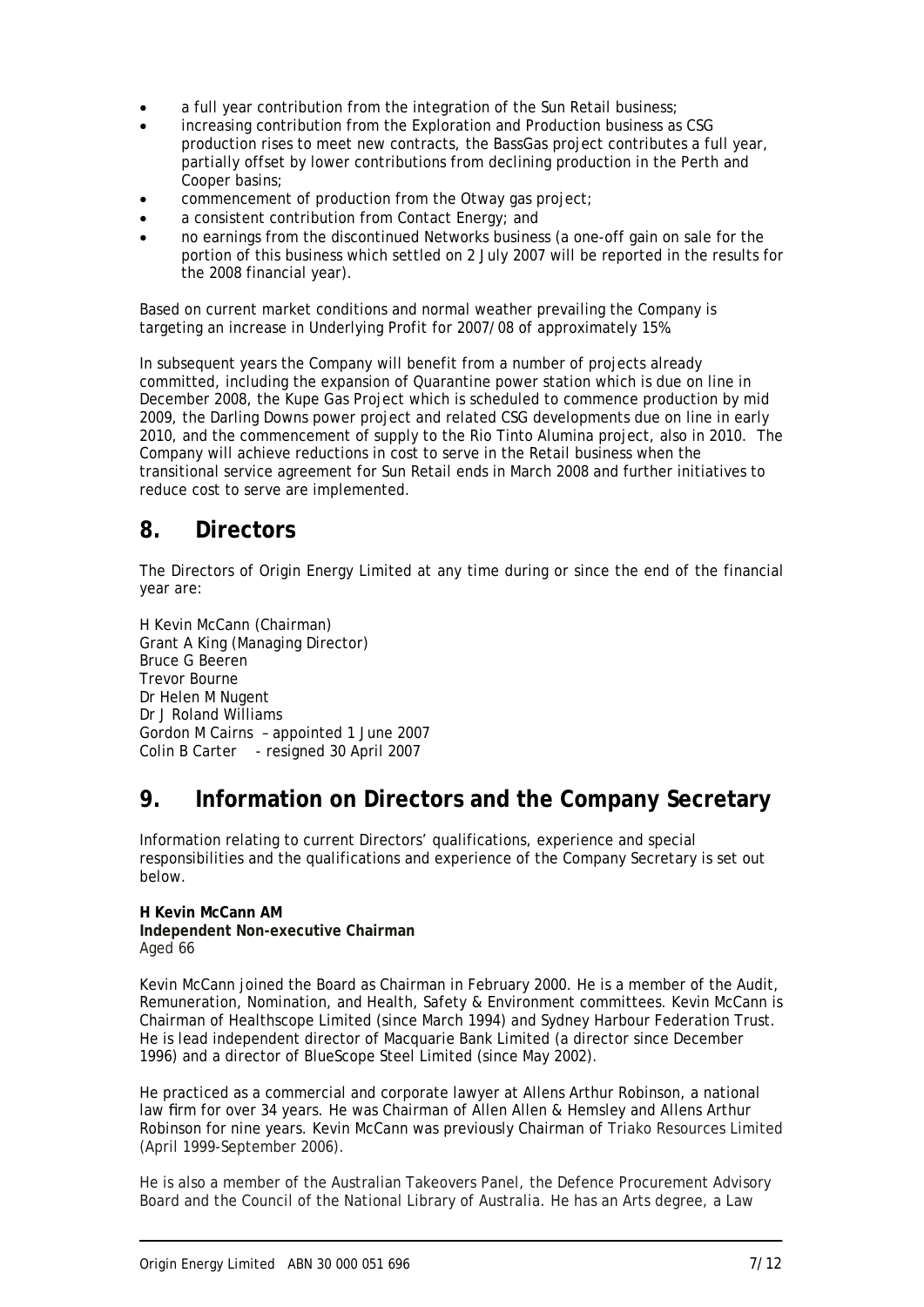degree (Honours), a Masters in Law and is a fellow of the Australian Institute of Company Directors.

His community activities include the Chair of the Development Council National Library of Australia, the Sydney University Law School Campaign and member of the Council of Playing Healthy.

His extensive legal and commercial expertise, particularly in the resources industry, and his experience as a director of successful Australian companies together with service on State and Commonwealth authorities has been valuable to the Origin Energy Board, and in his role as Chairman.

#### **Grant A King Managing Director**  Aged 52

Grant King was appointed Managing Director of Origin Energy at the time of its demerger from Boral Limited, in February 2000, and was Managing Director of Boral Energy from 1994. Prior to joining Boral, he was General Manager, AGL Gas Companies. Grant King is Chairman of Contact Energy Limited (since October 2004) and Chairman of Energy Supply Association of Australia Limited (since November 2005). He is a former director of Envestra Limited (1997-2007). He is a councillor of the Australian Petroleum Production and Exploration Association. Grant has a Civil Engineering degree and a Master of Management.

#### **Bruce G Beeren Non-executive Director**  Aged 58

Bruce Beeren joined the board as an executive director in March 2000. He retired from his position as executive director on 31 January 2005, and continues on the Origin Energy board as a non-executive director. He is a member of the Audit, Remuneration and Nomination committees. With over 30 years experience in the energy industry, he was Chief Executive Officer of VENCorp, the Victorian gas system operator, when it was established in 1997 and held several senior management positions at AGL, including Chief Financial Officer and General Manager, AGL Pipelines. He is a director of Contact Energy (since October 2004), Coal & Allied Industries Limited (since July 2004) and Equipsuper Pty Limited (since August 2002). He is a former director of Envestra Limited (2000-2007) and Veda Advantage Limited (2004-2007). He has a Science degree, a Commerce degree and a Master of Business Administration, and is a fellow of CPA Australia and the Australian Institute of Company Directors.

Bruce Beeren's extensive energy industry experience and financial expertise has proven valuable, and he brings to the Board an understanding of the key issues that the Company faces.

#### **Trevor Bourne Independent Non-executive Director**  Aged 61

Trevor Bourne joined the Board in February 2000 and is Chairman of the Remuneration Committee and a member of the Nomination and Health, Safety & Environment committees. He retired in December 2003 as Chief Executive Officer of Tenix Investments Pty Limited. Prior roles include Managing Director of Brambles Australia Limited, and several directorships in Brambles subsidiaries and joint-ventures. Trevor Bourne is Chairman of Hastie Group Limited (since November 2004), a director of Coates Hire Limited (since February 2004), a director of Caltex Australia Limited (since March 2006) and Lighting Corporation Limited (since February 2004). He has a Mechanical Engineering degree (with Merit) and a Master of Business Administration.

His broad business background and his leadership experience ensures that he brings to the Board an understanding of the key issues that will drive the Company's success.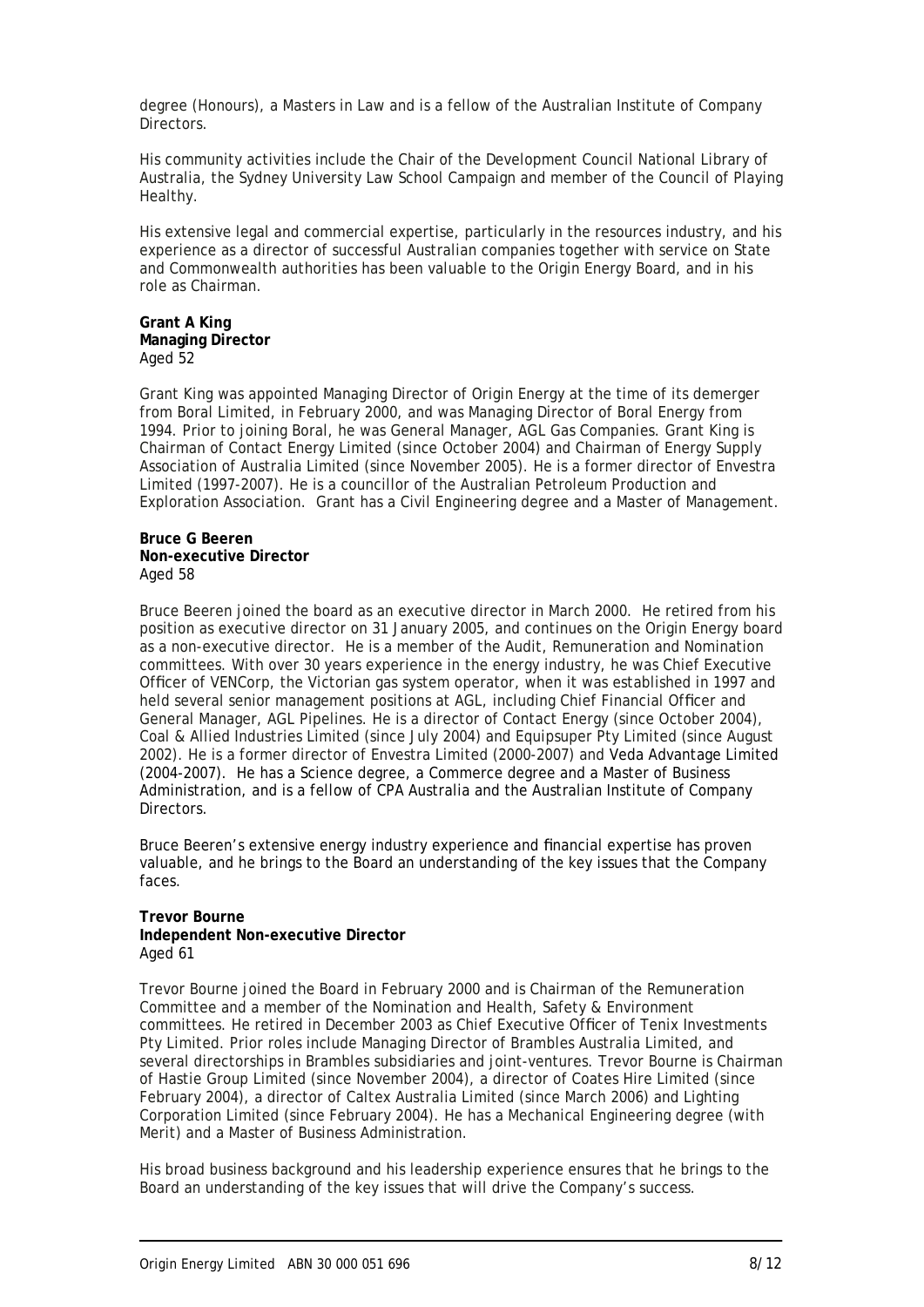#### **Helen M Nugent AO Independent Non-executive Director**  Aged 58

Helen Nugent joined the Board in March 2003 and is a member of the Audit, Remuneration, Nomination and Health, Safety & Environment committees.

She is an experienced professional non-executive director, who is currently Chairman of Swiss Re Life and Health (Australia), Funds SA and Hudson Australia/New Zealand, as well as being a director of Macquarie Bank (since June 1999) and Freehills. Previously, she has been a director of UNiTAB (July 1999-October 2006) and Carter Holt Harvey (from May 2003 to January 2006).

Prior to becoming a non-executive director, she was Director of Strategy at Westpac Banking Corporation; Professor in Management and Director of the MBA programme at the Australian Graduate School of Management; and a partner with McKinsey & Company, where she specialised in financial services and mining. Helen has a Bachelor of Arts (Honours) Degree and a Doctorate of Philosophy from the University of Queensland and a Master of Business Administration with Distinctions from the Harvard Business School. She is a fellow of the Australian Institute of Company Directors.

Her extensive commercial, risk management and strategic expertise, and her experience on the boards of a number of major companies, have been of considerable value to the Origin Energy Board.

#### **J Roland Williams CBE Independent Non-executive Director**  Aged 68

Roland Williams joined the Board in February 2000 and is Chairman of the Audit Committee and a member of the Nomination and Health, Safety & Environment committees. He retired in June 1999 as Chairman and Chief Executive of Shell Australia Limited prior to which he held the positions of Managing Director, Shell International Gas, and President, Shell Coal International. Roland Williams was previously a director of Woodside Petroleum (1995- 1999), Chairman of Australian Magnesium Corporation Limited (2000-2003) and a director of United Group Limited (1999-2003). He is a director of Boral Limited (since 1999), a Council Member of the Australian Strategic Policy Institute Limited and Chairman of the General Aviation Strategic Industry Leadership Group. He holds a Chemical Engineering degree (Honours) and a Doctorate of Philosophy. He is a Fellow of the Australian Institute of Company Directors, a Fellow of the Institution of Chemical Engineers and a Companion of the Institution of Gas Engineers and Managers.

His extensive experience in the petroleum and resources industry and broad commercial expertise has proven valuable to the Board and in his role as Chairman of the Audit Committee.

#### **Gordon M Cairns Independent Non-executive Director**  Aged 57

Gordon Cairns joined the board on 1 June 2007 and is a member of the Remuneration, Nomination and Health, Safety and Environment committees. He has extensive Australian and international experience as a senior executive, most recently as Chief Executive Officer of Lion Nathan Limited. He has held a wide range of senior management positions in marketing and finance with Pepsico, Cadbury Schweppes and Nestlé.

Gordon is currently a director of Westpac Banking Corporation, Opera Australia and The Centre for Independent Studies. He is also an advisor to Caliburn Partnership and McKinsey & Co and a member of the Asia Pacific Advisory Board of CVC Capital Partners. He holds a Master of Arts (Honours) from the University of Edinburgh.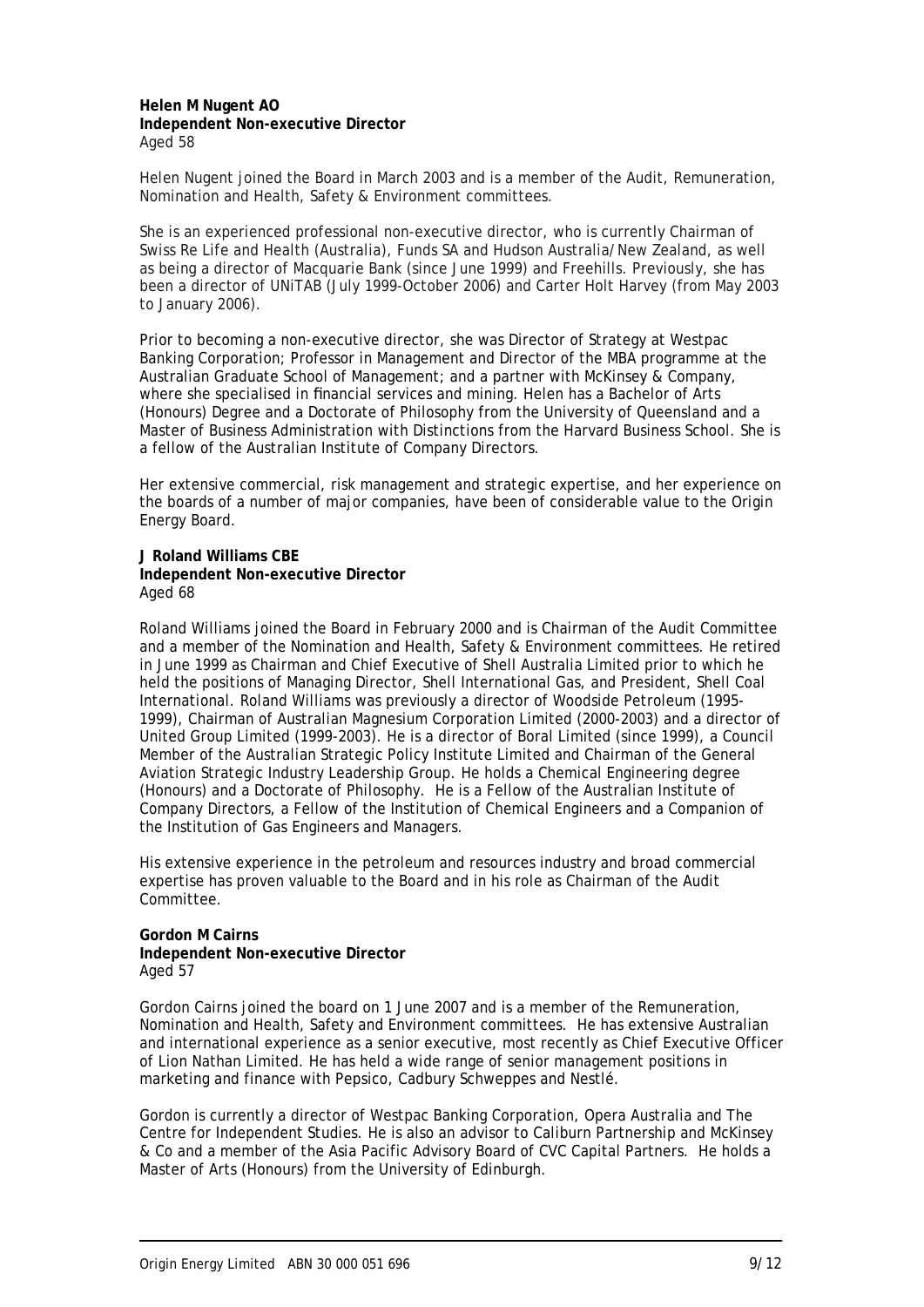Gordon brings to the Origin Energy board a wealth of management expertise and broad experience from highly competitive retail markets. His management and marketing expertise will be particularly valuable in view of Origin Energy's growth profile and significant retail business.

#### **Bill Hundy Company Secretary**  Aged 49

Bill Hundy joined Origin Energy in July 2001, and is responsible for the company secretarial, insurance, legal and compliance functions. Prior to joining Origin Energy, he was company secretary for Email Limited and Placer Pacific Limited. Bill has a Bachelor of Law and Bachelor of Commerce from the University of New South Wales. He is a Fellow of the Chartered Institute of Secretaries and the Australian Institute of Company Directors.

## **10. Directors' meetings**

The number of Directors' meetings, including Board committee meetings, and the number of meetings attended by each Director during the financial year are shown in the table below:

|                           | <b>Board</b>    |    | <b>Meetings of Board Committees</b> |                |                |   |            |              |                |                |
|---------------------------|-----------------|----|-------------------------------------|----------------|----------------|---|------------|--------------|----------------|----------------|
| <b>Directors</b>          | <b>Meetings</b> |    | Audit                               |                | Remuneration   |   | <b>HSE</b> |              | Nomination     |                |
|                           | н               | A  | н                                   | A              | н              | A | н          | A            | н              | A              |
| H K McCann                | 18              | 18 | 4                                   | $\overline{4}$ | 5              | 5 | 3          | 3            | 5              | 5              |
| G A King                  | 18              | 18 |                                     |                |                |   | 3          | $\mathbf{3}$ |                |                |
| <b>B G Beeren</b>         | 18              | 17 | 4                                   | $\overline{4}$ |                |   | 3          | 3            | 5              | 5              |
| T Bourne                  | 18              | 18 |                                     |                | 5              | 5 | 3          | 3            | 5              | 5              |
| C B Carter <sup>(1)</sup> | 16              | 15 |                                     |                | $\overline{4}$ | 4 | 3          | 3            | $\overline{4}$ | $\overline{4}$ |
| G M Cairns <sup>(2)</sup> | 1               | 1  |                                     |                |                |   |            |              | 1              | 1              |
| Dr J R Williams           | 18              | 18 | 4                                   | 4              |                |   | 3          | 3            | 5              | 5              |
| Dr H M Nugent             | 18              | 18 | 4                                   | 4              | 5              | 5 | 3          | 3            | 5              | 5              |

H: Number of meetings held during the time that the Director held office or was a member of the committee during the year. There were 11 scheduled meetings and seven unscheduled Board meetings held during the year.

A: Number of meetings attended.

(1) Up to date of resignation 30 April 2007.<br>(2) Since appointment 1 June 2007.

Since appointment 1 June 2007.

### **11. Directors' interests in shares and options of Origin Energy Limited**

The relevant interests of each Director in the shares, debentures, interests in registered schemes and rights or options over such instruments issued by the companies within the consolidated entity and other related bodies corporate, as notified by the Directors to the Australian Stock Exchange in accordance with section 205G (1) of the Corporations Act 2001, at the date of this report is as follows: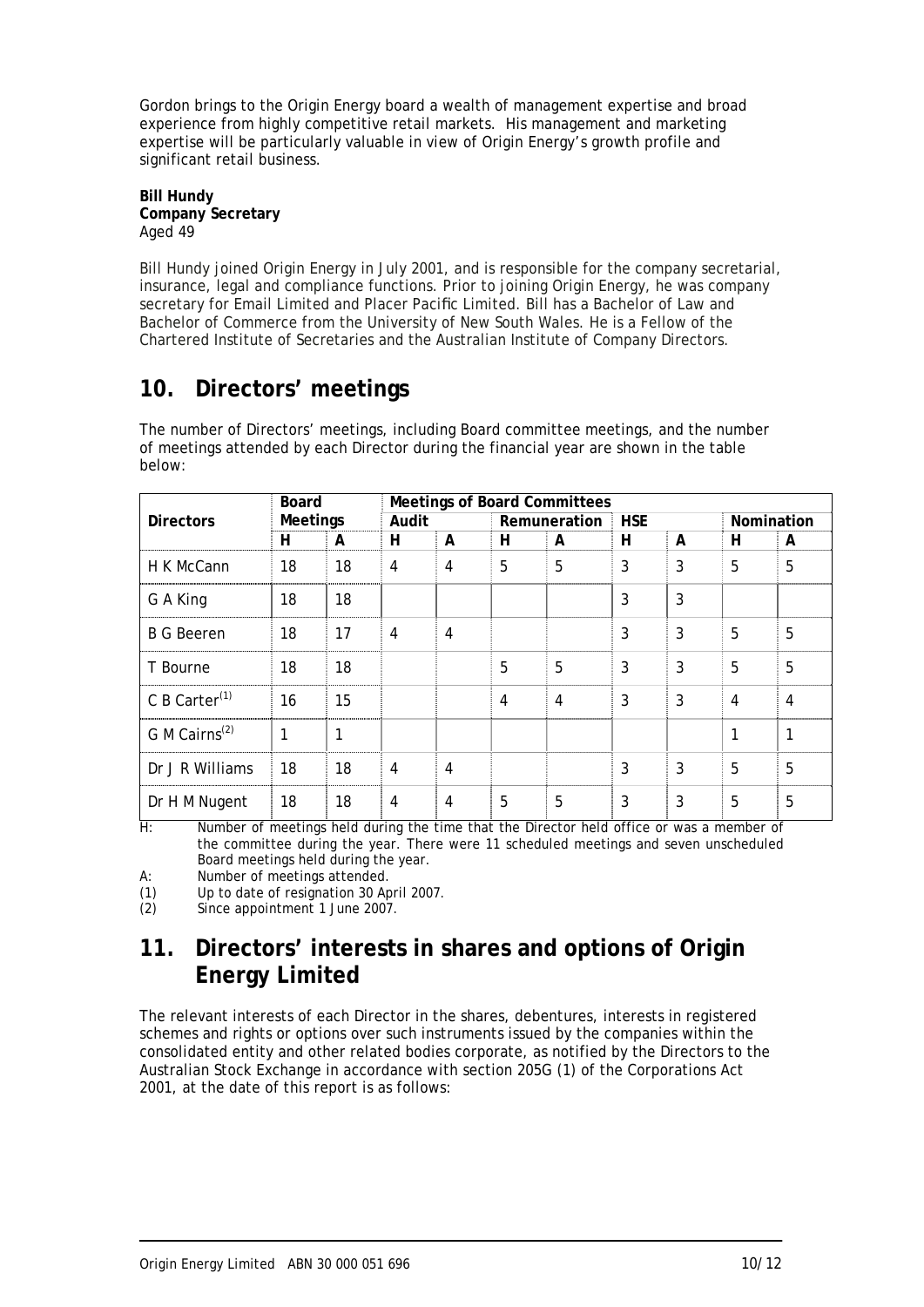| <b>Director</b>   | Ordinary shares<br>and prescribed<br>interests as at 29<br>August 2007 | Options over<br>ordinary shares as<br>at 29 August 2007 | Ordinary shares<br>and prescribed<br>interests in<br><b>Contact Energy</b><br>Limited as at 29<br>August 2007 |
|-------------------|------------------------------------------------------------------------|---------------------------------------------------------|---------------------------------------------------------------------------------------------------------------|
| H K McCann        | 261,725                                                                |                                                         |                                                                                                               |
| G A King          | 301,046                                                                | $2,000,000^{(1)}$                                       |                                                                                                               |
| <b>B G Beeren</b> | 805,020                                                                | $550,000^{(2)}$                                         | 5,940                                                                                                         |
| T Bourne          | 42,966                                                                 |                                                         |                                                                                                               |
| G M Cairns        | 2,500                                                                  |                                                         |                                                                                                               |
| Dr J R Williams   | 38,237                                                                 |                                                         |                                                                                                               |
| Dr H M Nugent     | 18,398                                                                 | $\overline{\phantom{a}}$                                |                                                                                                               |

Exercise price for share options:

(1) 500,000: \$4.15, 500,000: \$5.98, 500,000: \$7.21, 500,000: \$6.50 (2) 275,000: \$4.15, 275,000: \$5.98

### **12. Environmental regulation and performance**

The Company's operations are subject to significant environmental regulation under Commonwealth, State and Territory legislation. There have not been any breaches of significant environment regulations and there were no fines or penalties imposed upon Origin Energy during the year.

### **13. Indemnities and insurance for Directors and officers**

Under Origin Energy's Constitution, it must indemnify the current and past Directors, secretaries and senior managers against all liabilities to other persons (other than the Company or a related body corporate) that may arise from their positions as Directors, secretaries or officers of Origin Energy Limited and its controlled entities, except where the liability arises out of conduct involving a lack of good faith. Origin Energy has entered into agreements with current Directors and certain former Directors whereby it will indemnify those Directors from all liability in accordance with the terms of the Constitution for a period of seven years after they cease to be Directors.

The agreements stipulate that Origin Energy Limited will meet the full amount of any such liabilities, including costs and expenses.

Since the end of the previous financial year, the Company has paid insurance premiums in respect of Directors' and officers' liability, and legal expense insurance contracts for current and former Directors and officers, including executive officers and Directors of Origin Energy Limited and executive officers and secretaries of its controlled entities.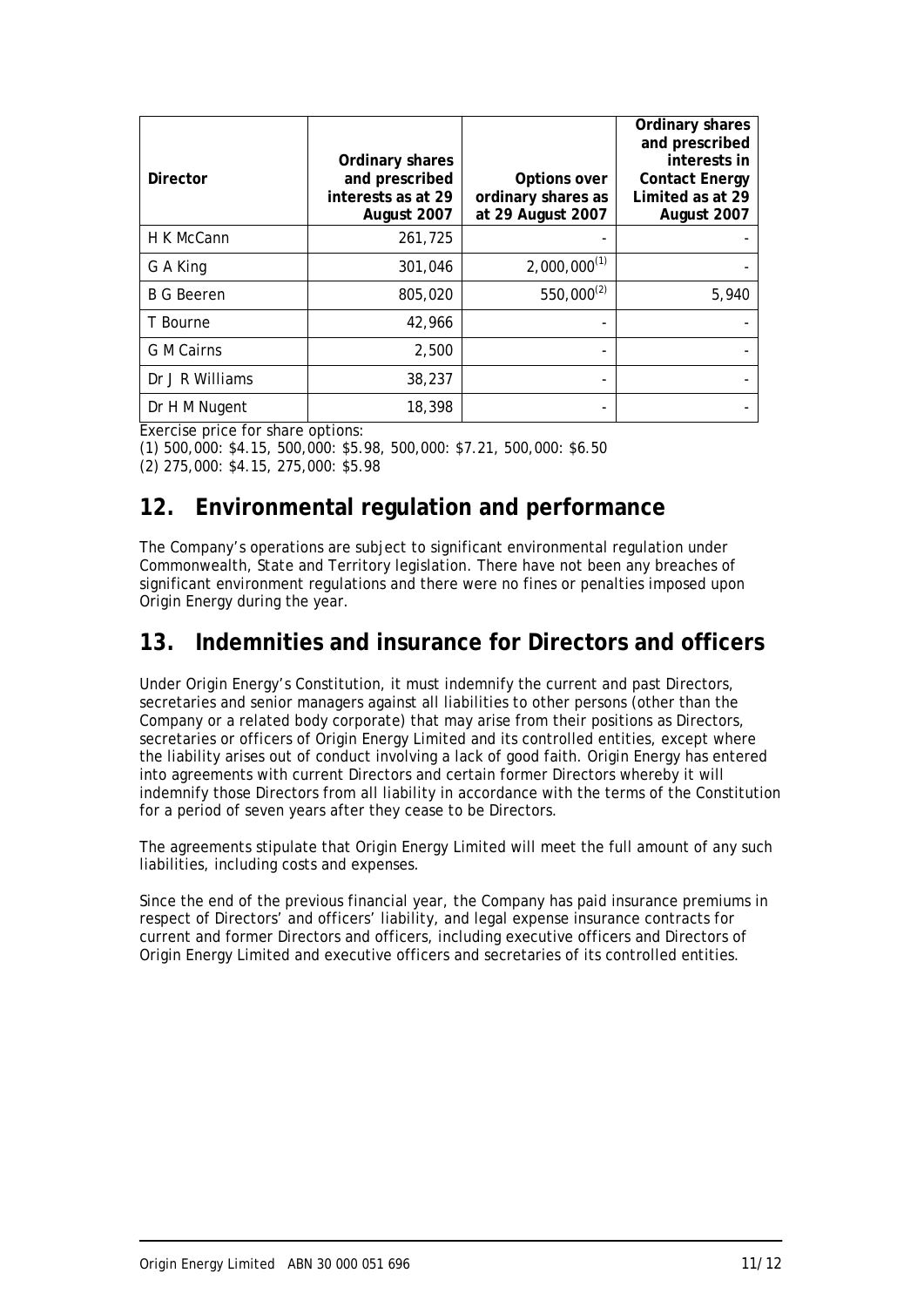### **14. Auditor independence**

There is no former partner or director of KPMG, the Company's auditors, who is or was at any time during the year ended 30 June 2007 an officer of the Origin Energy group. The auditor's independence declaration (made under section 307C of the Corporations Act 2001) is attached to and forms part of this report.

The amounts paid or payable to the Origin Energy group auditor KPMG for non-audit services provided by that firm during the year are as follows:

| 1. | Acquisition audit and accounting advice | \$371,000 |
|----|-----------------------------------------|-----------|
| 2. | Taxation services                       | \$306,000 |
| 3. | Other regulatory audit services         | \$61,000  |

Further details of amounts paid to the Company's Auditors are included in Note 25 to the full financial statements.

In accordance with advice provided by the Audit Committee, the Board has formed the view that the provision of those non-audit services by the auditor is compatible with, and did not compromise, the general standards of independence for auditors imposed by the Corporations Act. The Board's reasons for concluding that the non-audit services provided did not compromise the auditor's independence are:

- All non-audit services were subject to the corporate governance procedures that had been adopted by the Company and were below the pre-approved limits imposed by the Audit Committee.
- All non-audit services provided did not undermine the general principles relating to auditor independence as they did not involve reviewing or auditing the auditor's own work, acting in a management or decision making capacity for the Company, acting as an advocate for the Company or jointly sharing risks and rewards.
- There were no known conflict of interest situations nor any circumstance arising out of a relationship between the Company (including its Directors and officers) and the auditor which may impact on auditor independence.

### **15. Rounding of amounts**

Origin Energy Limited is a company of a kind referred to in ASIC Class Order 98/100 dated 10 July 1998 and in accordance with that class order, amounts in the financial report and Directors' Report have been rounded off to the nearest thousand dollars unless otherwise stated.

### **16. Remuneration**

The Remuneration Report is attached and forms part of this Directors' Report.

Signed in accordance with a resolution of Directors:

Loui lu Cem

Kevin McCann, Chairman Sydney, 29 August 2007